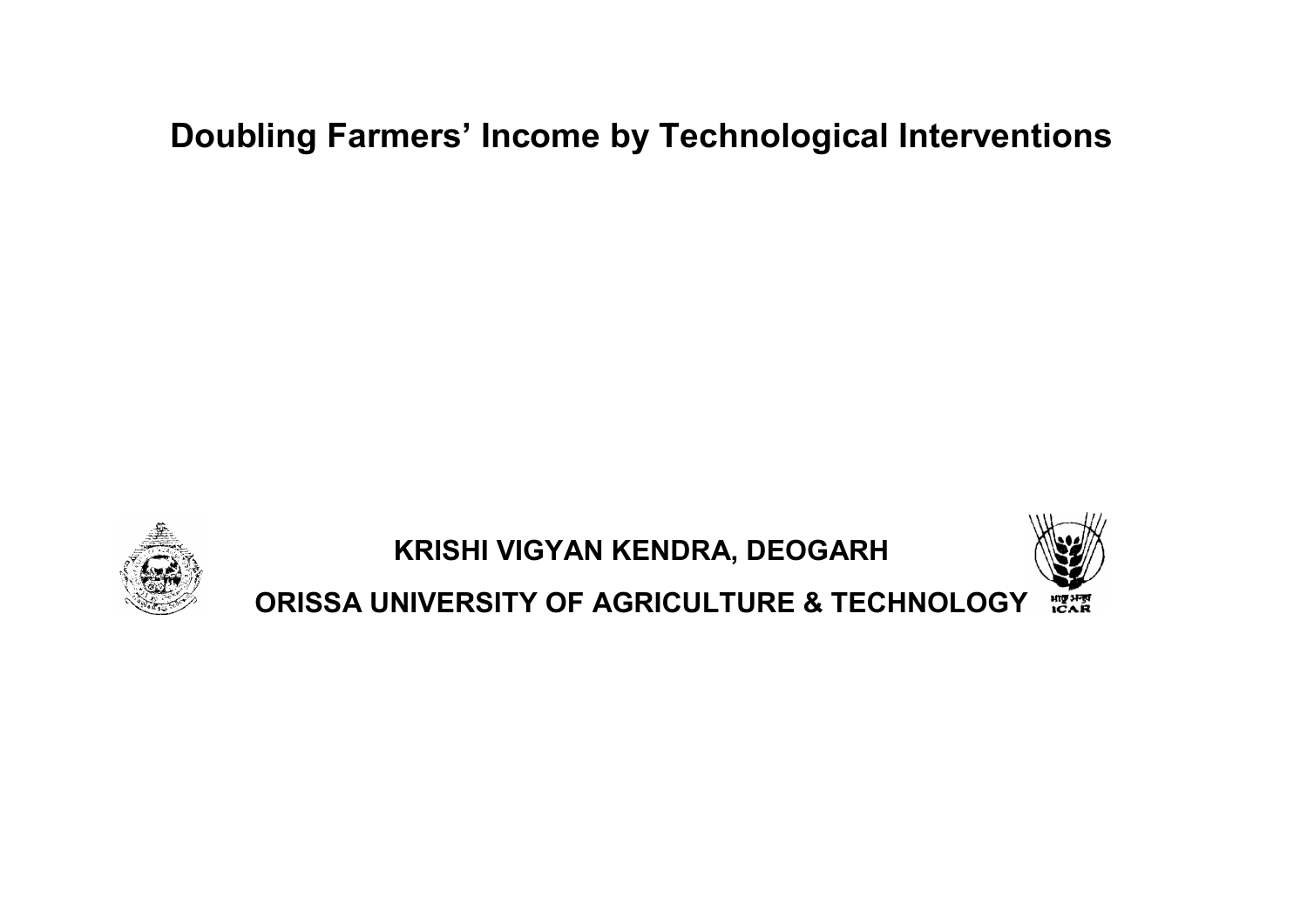| <b>Module</b> | Farming                                                                                                               | <b>Village/Block</b>                       | Name of                                                                             | Present                     | <b>Proposed</b>             | <b>Proposed</b>             | Risk/                                                                      | <b>Remarks</b>                                                                                    |                                                                                                                                 |
|---------------|-----------------------------------------------------------------------------------------------------------------------|--------------------------------------------|-------------------------------------------------------------------------------------|-----------------------------|-----------------------------|-----------------------------|----------------------------------------------------------------------------|---------------------------------------------------------------------------------------------------|---------------------------------------------------------------------------------------------------------------------------------|
|               | <b>Situation/AES</b>                                                                                                  |                                            | existingfarming<br><b>System</b>                                                    | Income/<br>ha (2016-<br>17) | Income/<br>ha (2017-<br>18) | Income/<br>ha (2018-<br>19) | Unsustainability                                                           | <b>Most</b><br>Representative<br>module for the<br><b>District</b>                                | Market<br>Linkage                                                                                                               |
| $\bf{I}$      | Rainfed Upland,<br>Medium land &<br>Homestead/Low<br>rainfall lateritic soils                                         | KalchipadaDihi/Tileibani                   | Rice-Fallow                                                                         | 30,100.00                   | 40,750.00                   | 46,900.00                   | Poor<br>resource, Marketing<br>and intime input<br>availability            | Vegetable-<br>Fallow<br>Rice-<br>Greengram,<br>Mushroom,<br>Poultry, Goatery                      | Demand<br>for off<br>season<br>vegetable<br>in local<br><b>&amp;nearby</b><br>markets                                           |
| $\rm II$      | Irrigated Upland,<br>Medium land, Low<br>land & Homestead/<br>Low rainfall lateritic<br>soils                         | Sadhupalli/Reamal<br>Kumurapalli/Tileibani | Rice-Fallow,<br>Rice-Greengram                                                      | 41,000.00                   | 51550.00                    | 59,300.00                   | Limited Irrigation,<br>climate, market and<br>intime input<br>availability | Vegetable-<br>Fallow<br>Rice-<br>Greengram,<br>Mushroom,<br>Poultry, Goatery                      | Demand<br>for off<br>season<br>vegetable<br>in local<br><b>&amp;nearby</b><br>markets,<br>well<br>market<br>linkage<br>for Rice |
| III           | Irrigated(L.I/Perineal<br>stream) Upland,<br>Medium land, Low<br>land & Homestead/<br>Low rainfall lateritic<br>soils | Singhshal/Barkote<br>Kailash/Tileibani     | Rice-Fallow,<br>Rice-Greengram,<br>Rice-Vegetable<br>Rice-Fallow,<br>Rice-Greengram | 46,020.00                   | 53700.00                    | 64,650.00                   | Limited Irrigation,<br>climate, market and<br>intime input<br>availability | Vegetable-<br>Vegetable<br>Rice-Vegetable<br>Rice-<br>Greengram,<br>Mushroom,<br>Poultry, Goatery | Demand<br>for<br>vegetable<br>in local<br><b>&amp;nearby</b><br>markets,<br>well<br>market<br>linkage<br>for Rice               |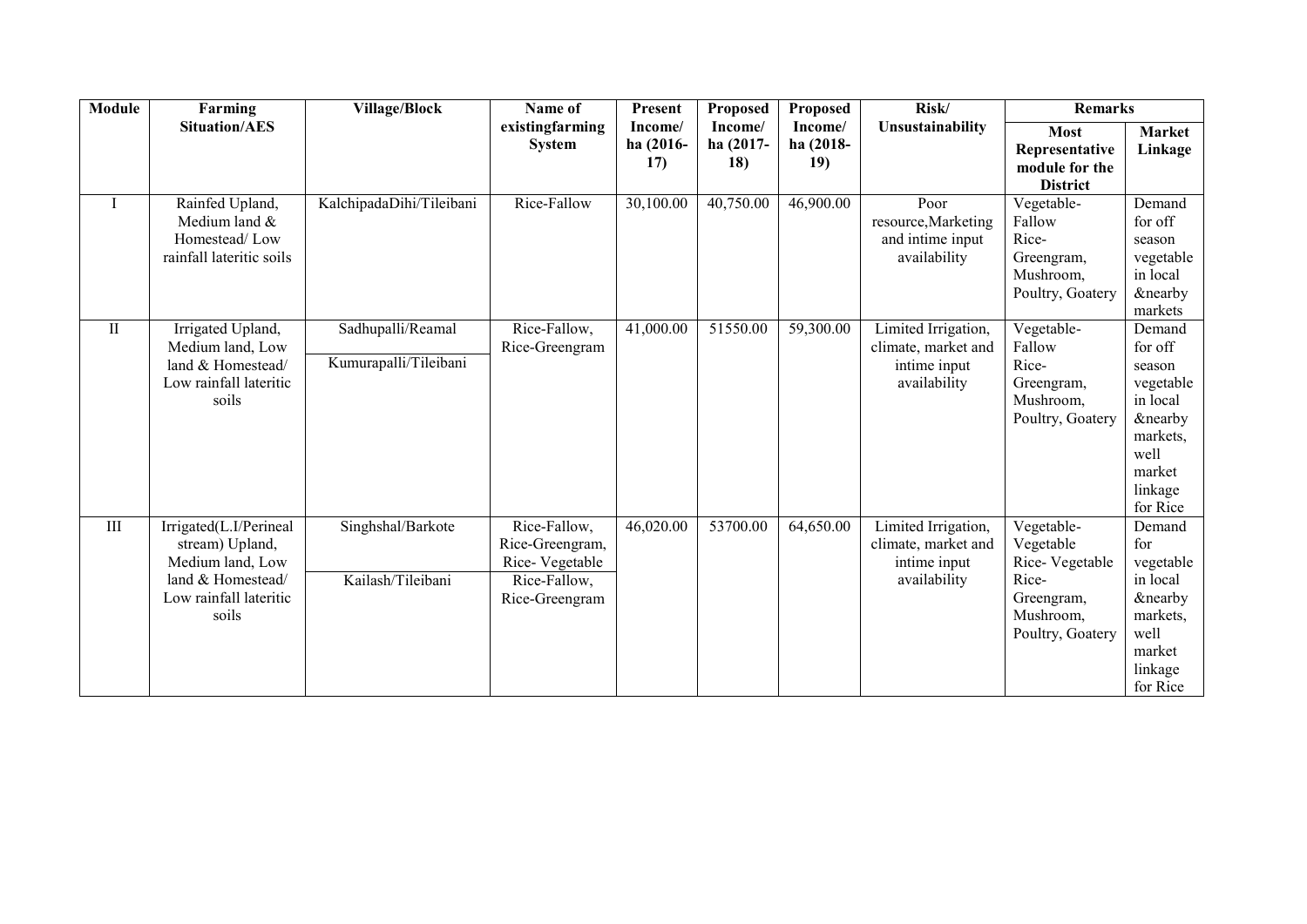| <b>Farming</b>    | <b>Existing practices</b>                                              |                                                                                                                            | $1st$ year (2016-17)                                                                                                                                                                                                                                                                                          |                                        | $2nd$ year (2017-18)                                                                                                                                   | $3rd$ year (2018-19)                        |                                                                                                                                                                                      |                                         |
|-------------------|------------------------------------------------------------------------|----------------------------------------------------------------------------------------------------------------------------|---------------------------------------------------------------------------------------------------------------------------------------------------------------------------------------------------------------------------------------------------------------------------------------------------------------|----------------------------------------|--------------------------------------------------------------------------------------------------------------------------------------------------------|---------------------------------------------|--------------------------------------------------------------------------------------------------------------------------------------------------------------------------------------|-----------------------------------------|
| situation         |                                                                        | 2015-16                                                                                                                    |                                                                                                                                                                                                                                                                                                               |                                        |                                                                                                                                                        |                                             |                                                                                                                                                                                      |                                         |
|                   | Component                                                              | Problems/<br>practices                                                                                                     | Intervention                                                                                                                                                                                                                                                                                                  | Yield &<br>Net income/<br>ha           | Intervention                                                                                                                                           | <b>Expected</b><br>Yield & net<br>Income/ha | Intervention                                                                                                                                                                         | <b>Expected</b><br>Yield &<br>Income/ha |
| Rainfed<br>Upland | Rice<br>(Khandagiri)-<br>Fallow<br>(16q/ha)<br>Rs. 850.00<br>$/0.1$ ha | Low yield<br>leads to low<br>income                                                                                        | Crop Diversification to<br>$\mathbf{u}$ .<br>Kharif tomato (Variety –<br>Lakhmi),<br>Raising seedling in poly<br>tunnel<br>Staking of plants<br>Management of wilting<br>(Metalyxyl $8\%$ +<br>mancozeb $64\%$ ) +<br>Streptocycline with<br>seedling treatment and<br>drenching after disease<br>initiation) | $128$ q/ha<br>Rs. 5,300/-<br>$/0.1$ ha | $\blacksquare$ STB<br>fertilizer<br>application<br>including<br>liming and<br>micronutrie<br>nt                                                        | 136 $q/ha$<br>Rs. 6,800/-<br>$/0.1$ ha      | • Producer<br>group<br>formation<br>for market<br>linkage                                                                                                                            | 138 q/ha<br>Rs. 7,500/-<br>$/0.1$ ha    |
|                   | Rs. 850.00                                                             |                                                                                                                            |                                                                                                                                                                                                                                                                                                               | Rs. 5300.00                            |                                                                                                                                                        | Rs. 6800.00                                 |                                                                                                                                                                                      | Rs. 7500.00                             |
| Medium<br>land    | Rice (var.<br>Lalat) Fallow<br>$26q/ha-$<br>Rs.<br>$14,930/-$          | $\bullet$<br><b>Broad</b><br>casting<br>method of<br>sowing<br>Low<br>yield due to<br>improper<br>fertilizer<br>management | STB application of<br>fertilizer including<br>micronutrients                                                                                                                                                                                                                                                  | $36.4$ q/ha<br>Rs. 18,800/-            | <b>HYV</b><br>$\blacksquare$<br>Sabhagi<br>Dhan<br>Line<br>$\blacksquare$<br>transplanti<br>ng<br>Paira<br>$\blacksquare$<br>cropping<br>Blackgra<br>m | $40$ q/ha<br>$3$ q/ha<br>Rs. 25,000/-       | Weed<br>icide<br>(Bensulfuron<br>methyle+Pret<br>ilachlor $(a)$<br>10 kg/ha at $3$<br>DAT+ One<br>HW at 35<br>DAT)<br>ii)ST<br>$BF +$<br>Inoculation<br>of rhizobium<br>$+$ ammonium | $42$ q/ha<br>$3.5$ q/ha<br>Rs. 28,000/- |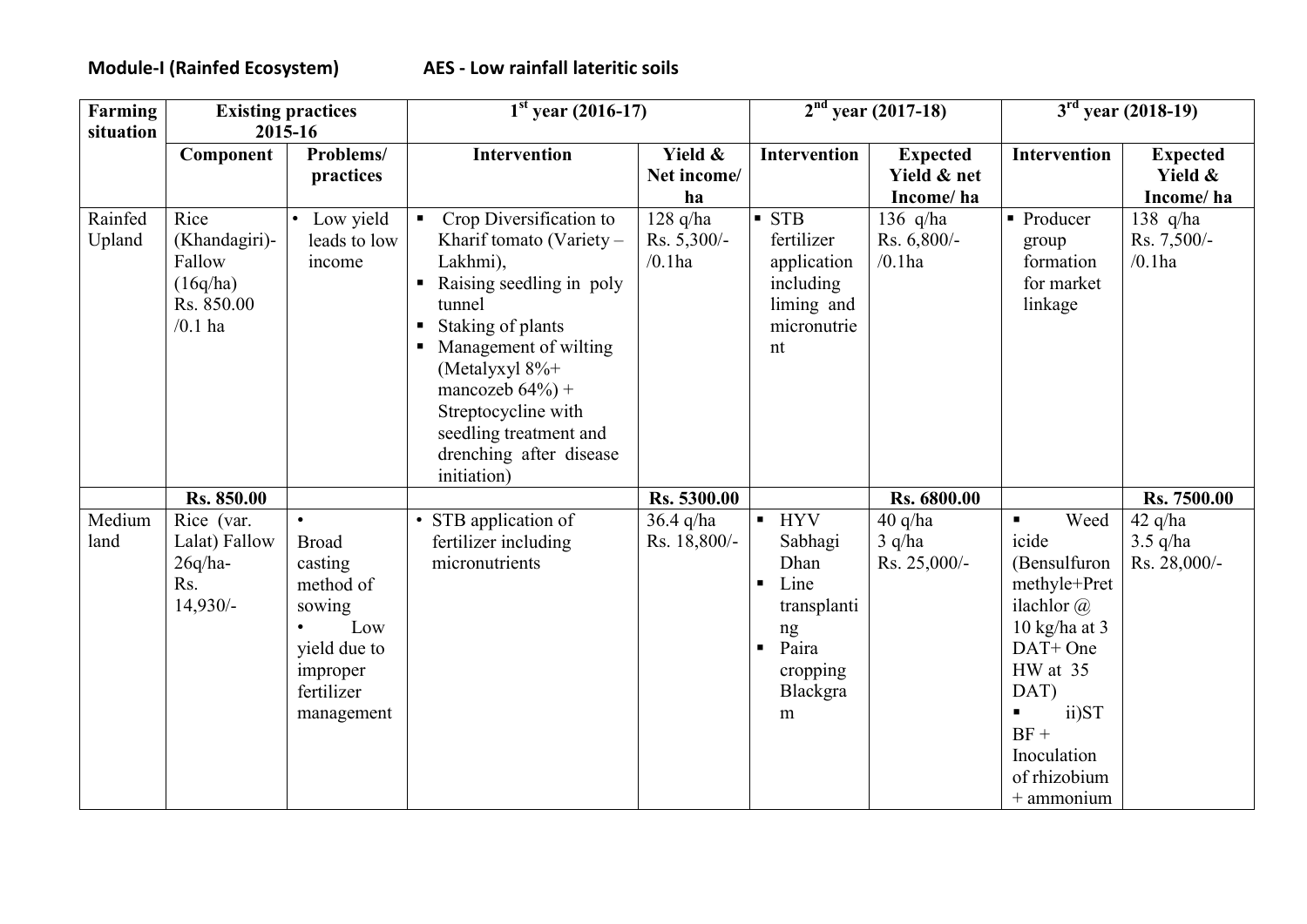|               |                                         |                                                                                                     |                                                          |                                                      |                                                                                                      |                                                               | molybdate<br>seed                                                                 |                                                          |
|---------------|-----------------------------------------|-----------------------------------------------------------------------------------------------------|----------------------------------------------------------|------------------------------------------------------|------------------------------------------------------------------------------------------------------|---------------------------------------------------------------|-----------------------------------------------------------------------------------|----------------------------------------------------------|
|               |                                         |                                                                                                     |                                                          |                                                      |                                                                                                      |                                                               | treatment in                                                                      |                                                          |
|               |                                         |                                                                                                     |                                                          | Rs.                                                  |                                                                                                      |                                                               | Blackgram                                                                         |                                                          |
|               | Rs.14,930.00                            |                                                                                                     |                                                          | 18,800.00                                            |                                                                                                      | Rs.25,000.00                                                  |                                                                                   | Rs.28,000.00                                             |
| Homeste<br>ad | $\overline{a}$                          | No income<br>from other<br>source                                                                   | Mushroom cultivation in<br>$\blacksquare$<br>small scale | 1 Kg/bed<br>Rs.100/bed<br>$(20$ beds)<br>Rs. 1000.00 | i)<br>$\blacksquare$<br>cultivation<br>with rack<br>system,<br>ii)Soaking<br>of paddy<br>straw in 2% | $1.2$ kg/day<br>Rs. 100/- per<br>bed (20 beds)<br>Rs. 1200.00 | Oyster<br>Mushroom<br>production                                                  | $1.3$ kg/day<br>Rs.100/bed<br>$(40$ beds) Rs.<br>2200.00 |
|               |                                         |                                                                                                     |                                                          |                                                      | CaCo3(20)<br>beds)                                                                                   |                                                               |                                                                                   |                                                          |
|               | Poultry (Rs.<br>3000/- per<br>year)     | · Desi<br>breeds, low<br>egg lying<br>and poor<br>body<br>growth                                    | $\overline{a}$                                           | Rs. 3000.00                                          | Color<br>poultry bird<br>Pallishree<br>(2 batches)<br>of 20 birds)                                   | 1.8kg/bird<br>Rs.5,000/- per<br>year                          | $\blacksquare$ Color<br>poultry bird<br>Pallishree (<br>2 batches of<br>20 birds) | 2 kg/bird<br>Rs.6,000/- per<br>year                      |
|               | Goatery (5<br>nos/farmer)-<br>Rs.2000/- | Worm<br>$\bullet$<br>infestation<br>Mortality of<br>kids<br>N <sub>0</sub><br>additional<br>feeding | $\overline{\phantom{a}}$                                 | Rs. 2000.00                                          | Deworming                                                                                            | Rs. 2750/-                                                    | Feed<br>management                                                                | Rs. 3200/-                                               |
|               | Rs. 5000.00                             |                                                                                                     |                                                          | Rs. 6000.00                                          |                                                                                                      | Rs. 8950.00                                                   |                                                                                   | Rs. 11400.00                                             |
| <b>Gross</b>  | 20,780.00                               |                                                                                                     |                                                          | 30, 100.00<br>$(44.8\%)$                             |                                                                                                      | 40,750.00<br>$(96.1\%)$                                       |                                                                                   | 46,900.00<br>$(125.7\%)$                                 |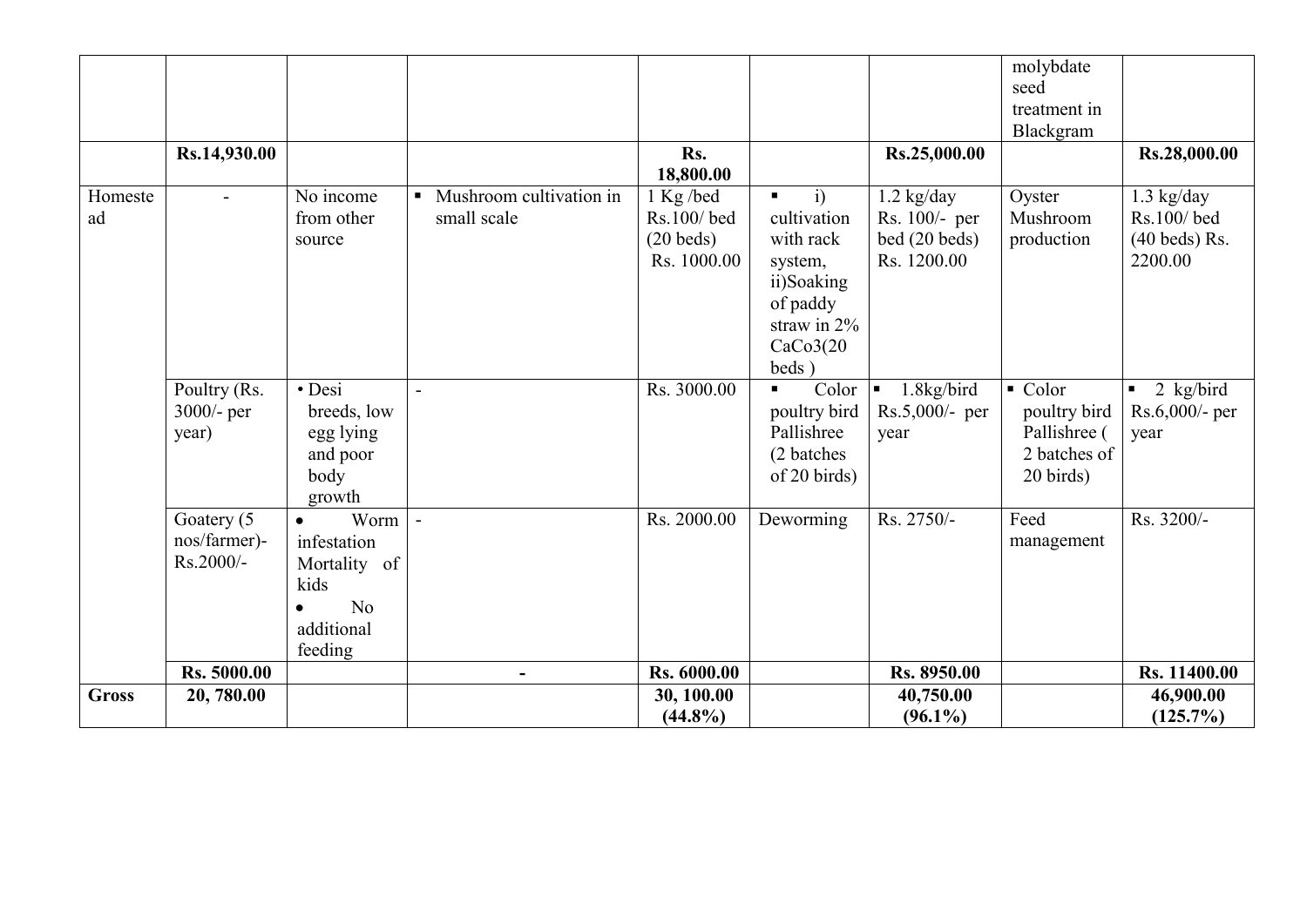## Module-II (Irrigated Ecosystem) AES - Low rainfall lateritic soils

| Farming        | <b>Existing practices</b>                                                       |                                                                                             | $1st$ year (2016-17)                                                                                                                                                                                                    |                                             | $2nd$ year (2017-18)                                                                                            |                                                            | $3rd$ year (2018-19)                                                                                                                                                                                                  |                                                          |  |
|----------------|---------------------------------------------------------------------------------|---------------------------------------------------------------------------------------------|-------------------------------------------------------------------------------------------------------------------------------------------------------------------------------------------------------------------------|---------------------------------------------|-----------------------------------------------------------------------------------------------------------------|------------------------------------------------------------|-----------------------------------------------------------------------------------------------------------------------------------------------------------------------------------------------------------------------|----------------------------------------------------------|--|
| situation      | Component                                                                       | 2015-16<br>Problems/<br>practices                                                           | Intervention                                                                                                                                                                                                            | Yield &<br><b>Net</b><br>income/ha          | Intervention                                                                                                    | <b>Expected</b><br>Yield & net<br>Income/ha                | <b>Intervention</b>                                                                                                                                                                                                   | <b>Expected</b><br>Yield &<br>Income/h                   |  |
| Upland         | Rice<br>(18q/ha)<br>variety<br>Khandagiri<br>Vegetable<br>950.00/<br>$0.1$ ha   | $\bullet$ Low<br>vield<br>leads to<br>low<br>income                                         | Crop<br>$\blacksquare$<br>Diversification<br>to Kharif onion<br>(Variety –<br>Bhima Shakti)<br>Raising<br>$\blacksquare$<br>seedling in<br>poly tunnel in<br>the month of<br>August and<br>transplanted in<br>September | 138 q/ha<br>Rs. 9500/-<br>$/0.1$ ha         | <b>STB</b><br>$\blacksquare$<br>fertilizer<br>applicati<br>on<br>including<br>liming if<br>required<br>in onion | 142 $q/ha$<br>Rs. 9800/-<br>$/0.1$ ha                      | Control of Thrips by<br>$\blacksquare$<br>application of Immidachloprid<br>$0.5$ ml/lt                                                                                                                                | a<br>145 q/ha<br>Rs.<br>$10,200/-$<br>$/0.1$ ha          |  |
|                | Rs.950.00                                                                       |                                                                                             |                                                                                                                                                                                                                         | Rs.<br>9500.00                              |                                                                                                                 | Rs. 9800.00                                                |                                                                                                                                                                                                                       | Rs.<br>10200.00                                          |  |
| Medium<br>land | Rice (var.<br>Pratikhya)-<br>Fallow (34 q<br>$-Rs$ .<br>20300.00)/ha<br>(0.4ha) | • Low yield<br>due to<br>improper<br>fertilizer<br>and<br>agronomic<br>al<br>manageme<br>nt | STB fertilizer<br>П<br>application                                                                                                                                                                                      | $40$ q/ha<br>Rs.<br>23,500.00<br>$(0.4$ ha) | Line<br>٠<br>Transplant<br>ing<br>Paira<br>cropping<br>Blackgram                                                | $42$ q/ha<br>$4$ q/ha<br>Rs.32,000.0<br>0/ha<br>$(0.4$ ha) | Weedicide<br>(Bensulfuronmethyle+Pretilac<br>hlor $\omega$ 10 kg/ha at 3 DAT+<br>One HW at 35 DAT)<br>$ii)$ STBF + Inoculation of<br>$\text{rhizobium} + \text{ammonium}$<br>molybdate seed treatment in<br>Blackgram | 45 q/ha<br>$5$ q/ha<br>Rs.38,000.<br>00/ha<br>$(0.4$ ha) |  |
|                | 8,120.00                                                                        |                                                                                             |                                                                                                                                                                                                                         | 9,400.00                                    |                                                                                                                 | 12,800.00                                                  |                                                                                                                                                                                                                       | 15200.00                                                 |  |
| Low land       | Rice $(38q)$ -<br>Greengram<br>(28, 400)                                        | Fertil<br>$\bullet$<br>izer mang.,<br>Severe stem                                           | <b>STB</b><br>fertilizer<br>application                                                                                                                                                                                 | $Rice - 42$<br>q/ha<br>Greengram            | i)Line<br>transplanting<br>in Rice                                                                              | Rice-45q/ha<br>Greengram-<br>4.5 $q/ha$                    | i)IWM in transplanted Rice<br>ii) IDM in Greengram                                                                                                                                                                    | Rice-<br>47q/ha<br>Blackgram                             |  |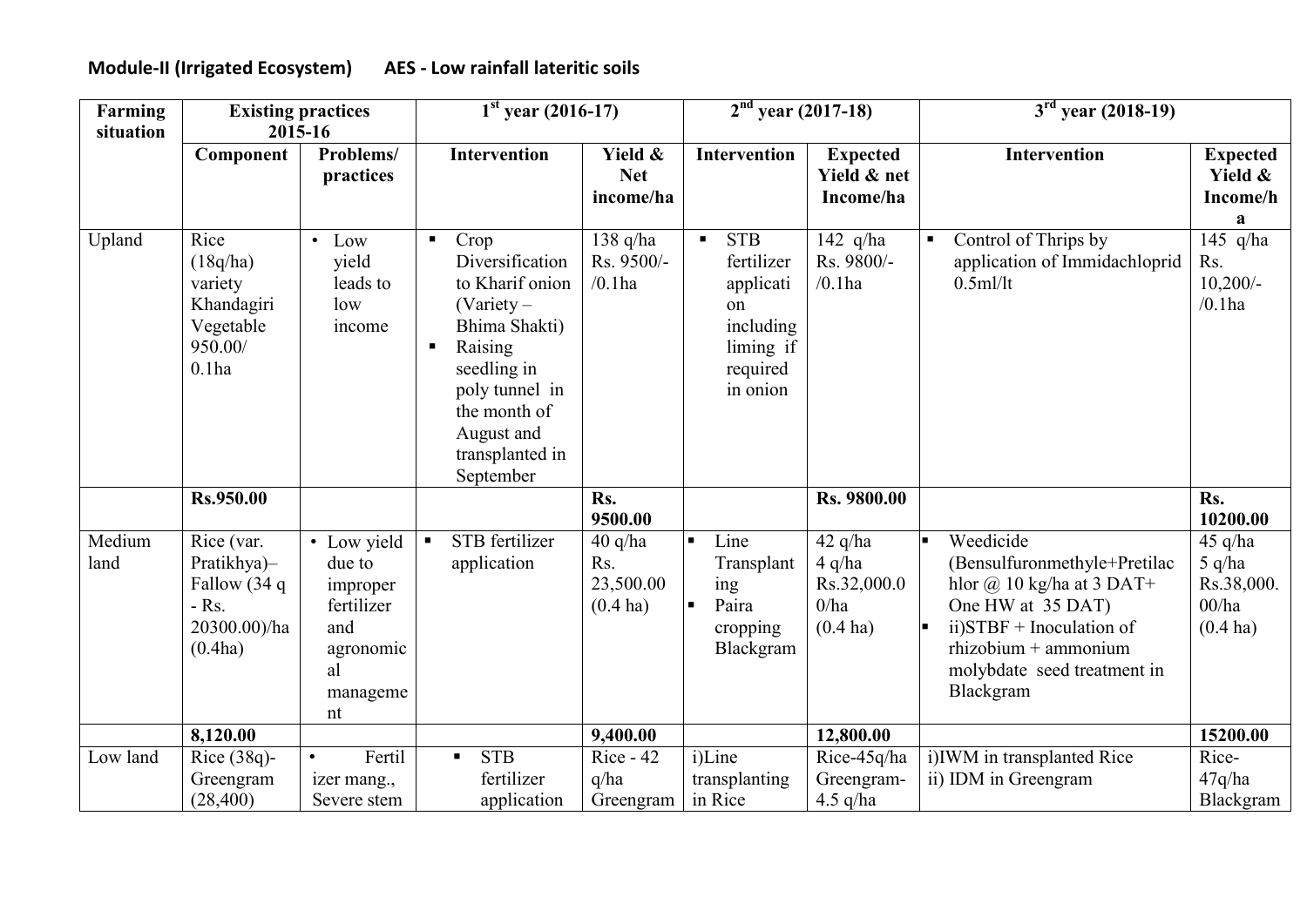|              |                                         | borer<br>infestation                                                               |                                             | $-3q$<br>Rs. 32,200                                                      | ii)STBF in<br>Greengram                                                                                   | Rs 40000/-                                                               |                                                           | $-5$ q/ha<br>Rs 45000/-                                                      |
|--------------|-----------------------------------------|------------------------------------------------------------------------------------|---------------------------------------------|--------------------------------------------------------------------------|-----------------------------------------------------------------------------------------------------------|--------------------------------------------------------------------------|-----------------------------------------------------------|------------------------------------------------------------------------------|
|              |                                         | in rice                                                                            |                                             |                                                                          |                                                                                                           |                                                                          |                                                           |                                                                              |
|              | 14,200.00                               |                                                                                    |                                             | 16,100.00                                                                |                                                                                                           | 20,000.00                                                                |                                                           | 22500.00                                                                     |
| Homestead    |                                         | No income<br>from other<br>source                                                  | • Mushroom<br>cultivation in<br>small scale | 1 Kg/bed<br>Rs.100/<br>bed<br>$(20$ beds)<br>R <sub>S</sub> .<br>1000.00 | • i)cultivation<br>with rack<br>system,<br>ii)Soaking<br>of paddy<br>straw in $2\%$<br>CaCo3(20)<br>beds) | $1.2$ kg/day<br>Rs. 100/-<br>per bed (20<br>beds)<br>Rs. 1200.00         | <b>Oyster Mushroom production</b>                         | $1.3$ kg/day<br>Rs.100/<br>bed<br>$(40$ beds)<br>R <sub>s</sub> .<br>2200.00 |
|              | Poultry (Rs.<br>$3000/-$ per<br>year)   | • Desi breeds,<br>low egg<br>lying and<br>poor body<br>growth                      |                                             | Rs.<br>3000.00                                                           | $\bullet$ Color<br>poultry bird<br>Pallishree<br>(2 batches)<br>of 20 birds)                              | $\blacksquare$ 1.8kg/bir $\blacksquare$<br>d<br>$Rs.5,000/-$<br>per year | Color poultry bird Pallishree (<br>2 batches of 20 birds) | $\blacksquare$ 2<br>kg/bird<br>$Rs.6,000/-$<br>per year                      |
|              | Goatery (5<br>nos/farmer)-<br>Rs.2000/- | • Worm<br>infestn<br>• Mortality<br>of kids<br>$\cdot$ No<br>additional<br>feeding | $\blacksquare$                              | Rs.<br>2000.00                                                           | Deworming                                                                                                 | Rs. 2750/-                                                               | Feed management                                           | Rs. 3200/-                                                                   |
|              | 5000.00                                 |                                                                                    |                                             | 6000.00                                                                  |                                                                                                           | 8950.00                                                                  |                                                           | 11400.00                                                                     |
| <b>Gross</b> | 28270.00                                |                                                                                    |                                             | 41000.00<br>(45%)                                                        |                                                                                                           | 51550.00<br>$(82.3\%)$                                                   |                                                           | 59300.00<br>$(109.7\%)$                                                      |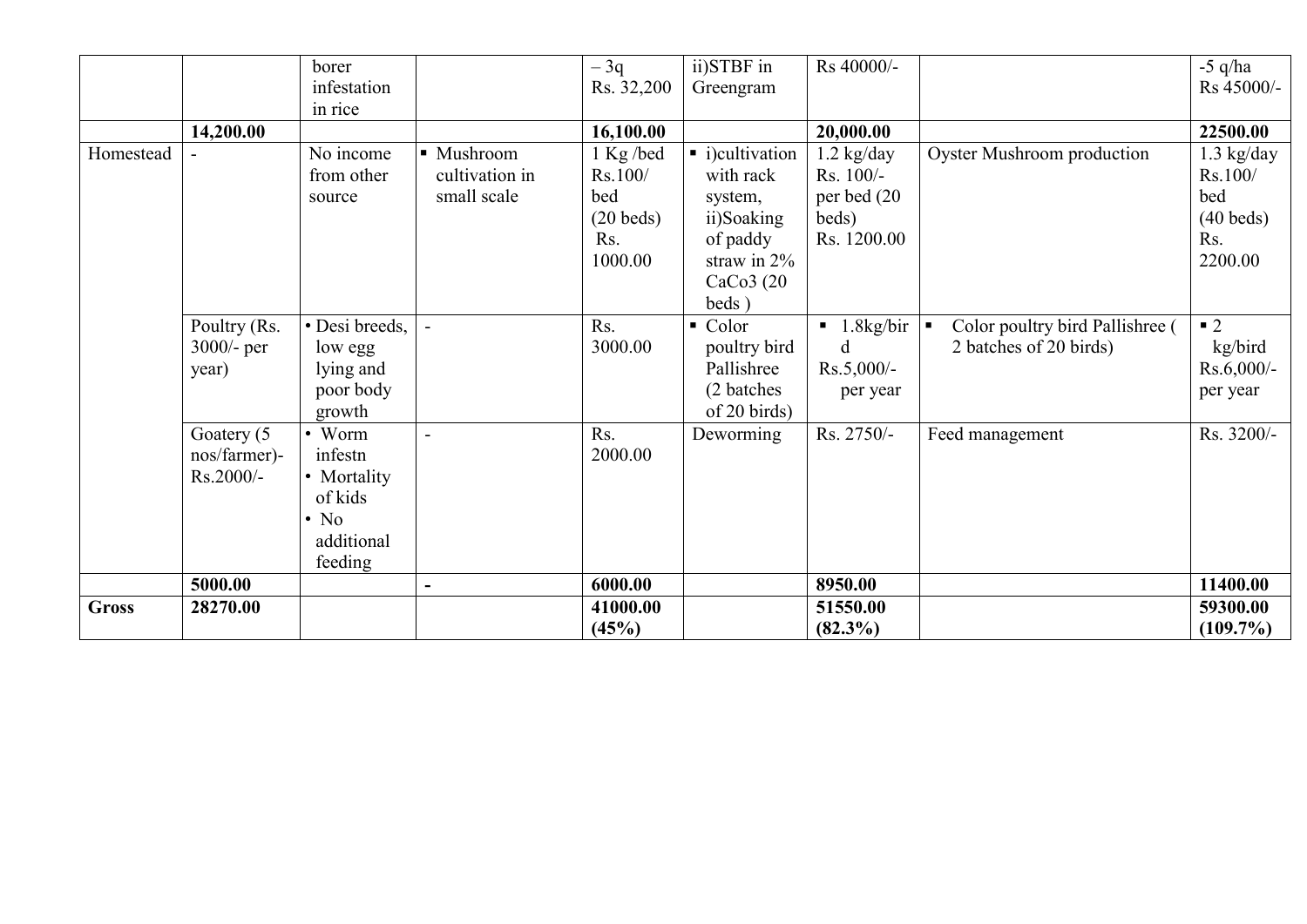| Farming   |                       | <b>Existing practices, 2016-17</b> | $1st$ year (2017-18)             |                        | $2nd$ year (2018-19)             |                         | $3rd$ year (2019-20)  |                       |  |
|-----------|-----------------------|------------------------------------|----------------------------------|------------------------|----------------------------------|-------------------------|-----------------------|-----------------------|--|
| situation | Component             | Problems/pr                        | Intervention                     | <b>Yield &amp; Net</b> | Intervention                     | <b>Expe Yield &amp;</b> | <b>Intervention</b>   | <b>Expected Yield</b> |  |
|           |                       | actices                            |                                  | income/ha              |                                  | net Income/ha           |                       | & Income/ha           |  |
| Upland    | Rice                  | $\bullet$ Low                      | • Varietal                       | Rice-                  | • IWM with                       | Rice- 32.8q/ha          | $\overline{\cdot$ STB | Rice- 34.8q/ha        |  |
| land      | $(24.7q/ha)$ -        | yielding                           | substitution of                  | 30.2q/ha               | (Bispyribac)                     | $Cabbage -$             | fertilizer            | $Cabbage -$           |  |
|           | Vegetable             | paddy                              | Khandagiri with                  | $Cabbage -$            | Na)+ One HW                      | 280q/ha                 | application           | 300q/ha               |  |
|           | (Cabbage-             | • High cost                        | Sahabhagi                        | 260q/ha                | $\cdot$ DBM                      | $(0.2$ ha)              | in Rice and           | $(0.2$ ha)            |  |
|           | 20q/ha)               | in manual                          | · Improved nursery               | $(0.2$ ha)             | management of                    |                         | cabbage               |                       |  |
|           | $(0.2$ ha)            | weeding/                           | raising and                      |                        | Cabbage                          |                         |                       |                       |  |
|           |                       | cultivation                        | planting                         |                        |                                  |                         |                       |                       |  |
|           |                       |                                    | technique of                     |                        |                                  |                         |                       |                       |  |
|           |                       |                                    | cabbage                          |                        |                                  |                         |                       |                       |  |
|           | 8500.00               |                                    |                                  | 10200.00               |                                  | 11400.00                |                       | 12800.00              |  |
| Medium    | Rice (var.            | • Low yield                        | STB fertilizer<br>$\blacksquare$ | Rice - 40q/ha          | Line<br>$\blacksquare$           | Rice - $42$ q/ha        | i) Weedicide          | Rice - 45 q/ha        |  |
| land      | Pratikhya)            | due to                             | application                      | Pumpkin-               | Transplanting                    | Pumpkin-                | (Bensulfuro           | Pumpkin-              |  |
|           | $(34 \text{ q/ha})$ - | improper                           | • Varietal                       | 240q/ha                | STB fertilizer<br>$\blacksquare$ | 260q/ha                 | nmethyle+P            | 280q/ha               |  |
|           | Vegetable             | fertilizer and                     | substitution of                  | $(0.4$ ha)             | application in                   | $(0.4$ ha)              | retilachlor           | $(0.4 \text{ ha})$    |  |
|           | (Pumpkin-             | agronomical                        | local Makhan                     |                        | Pumpkin                          |                         | $(a)$ 10 kg/ha        |                       |  |
|           | $200$ q/ha)           | management                         | with Kashi Harit                 |                        |                                  |                         | at $3$ DAT+           |                       |  |
|           | (0.4ha)               |                                    |                                  |                        |                                  |                         | One HW at             |                       |  |
|           |                       |                                    |                                  |                        |                                  |                         | 35 DAT)               |                       |  |
|           |                       |                                    |                                  |                        |                                  |                         | ii) applicatio        |                       |  |
|           |                       |                                    |                                  |                        |                                  |                         | n of                  |                       |  |
|           |                       |                                    |                                  |                        |                                  |                         | Metalaxyl             |                       |  |
|           |                       |                                    |                                  |                        |                                  |                         | Mancozeb              |                       |  |
|           |                       |                                    |                                  |                        |                                  |                         | $(a)$ 2g/lit of       |                       |  |
|           |                       |                                    |                                  |                        |                                  |                         | water for             |                       |  |
|           |                       |                                    |                                  |                        |                                  |                         | control of            |                       |  |
|           |                       |                                    |                                  |                        |                                  |                         | Powedry               |                       |  |
|           |                       |                                    |                                  |                        |                                  |                         | mildew                |                       |  |
|           | 18320.00              |                                    |                                  | 21400.00               |                                  | 24,300.00               |                       | 27200.00              |  |
| Low land  | Rice $(38q)$ -        | Fertilizer<br>$\bullet$            | STB fertilizer                   | $Rice - 42$            | i)Line                           | Rice-45q/ha             | i)IWM in              | Rice-47q/ha           |  |
|           | Greengram             | mang.,                             | application                      | q/ha                   | transplanting in                 | Greengram-4.5           | transplanted          | Greengram-5           |  |

## Module : III, Irrigated Ecosystem(L.I./Perineal Stream) AES – Red Laterite Rainfed